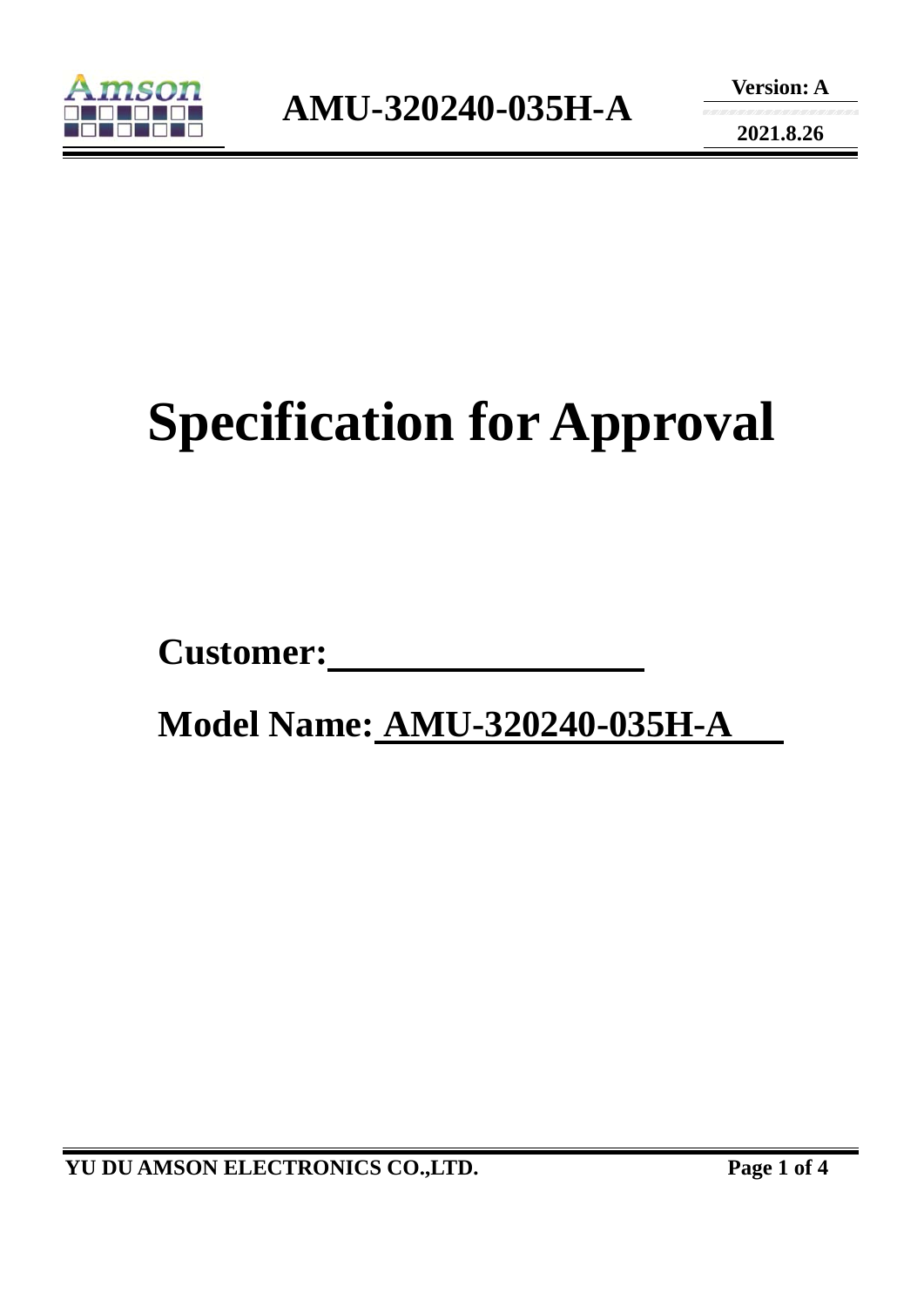

# **AMU-320240-035H-A**

**Version: A** 

**2021.8.26** 



**YU DU AMSON ELECTRONICS CO.,LTD. Page 2 of 4**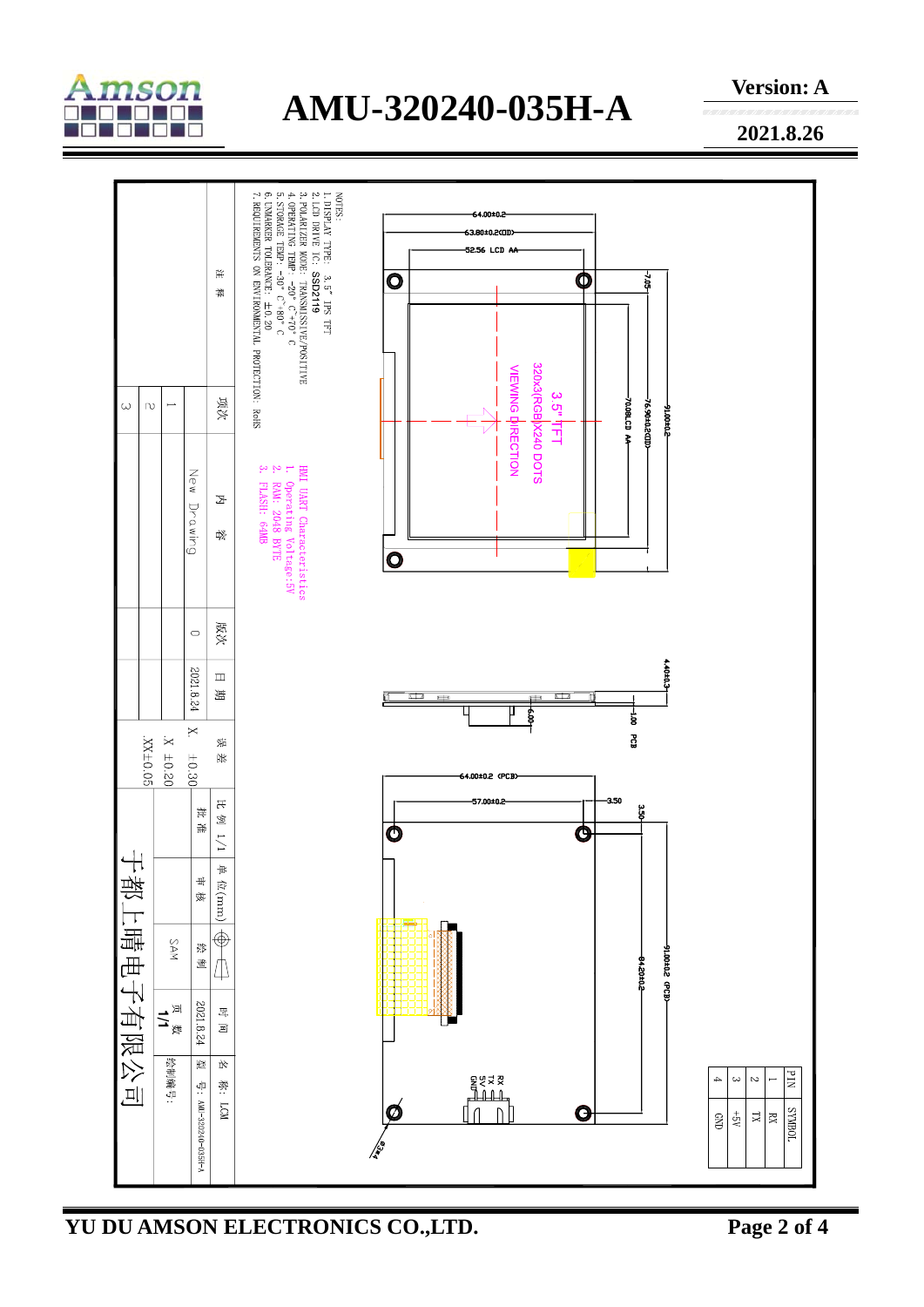

**AMU-320240-035H-A** 

**2021.8.26** 

# ·**General Information**

| <b>ITEM</b>                | <b>STANDARD VALUES</b>              |  |  |  |
|----------------------------|-------------------------------------|--|--|--|
| LCD type                   | 3.5"TFT                             |  |  |  |
| colors                     | 65K (65536)                         |  |  |  |
| Module size                | 91(L)X64 (W)X3.65(H)                |  |  |  |
| <b>TFT</b> Active area     | 70.08mm $(L) \times 52.56$ mm $(W)$ |  |  |  |
| Dot arrangement            | $320(RGB) \times 240$               |  |  |  |
| Touch Type                 |                                     |  |  |  |
| <b>Back Light</b>          | LED                                 |  |  |  |
| <b>B/L Life Time</b>       | $>30,000$ h                         |  |  |  |
| Luminous Intensity for LCM | 300 Cd/m2                           |  |  |  |
| Weight                     | <b>TBD</b>                          |  |  |  |

# ·**DC Characteristics**

| <b>ITEM</b>           | <b>Test condition</b> | MIN  | <b>TYP</b> | <b>MAX</b> | Unit |
|-----------------------|-----------------------|------|------------|------------|------|
| <b>Supply Voltage</b> |                       | 4.75 |            |            |      |
| operating current     | $VCC=+5V,$            |      | 85         |            | mA   |
|                       | <b>SLEEP Mode</b>     |      | 20         |            | mA   |

# ·**Operating temperature,Contents of Reliability Tests**

| <b>ITEM</b>               | <b>Test condition</b> | <b>MIN</b> | TYP | <b>MAX</b> | Unit |
|---------------------------|-----------------------|------------|-----|------------|------|
| temperature operating     | 5V                    | $-20$      | 25  |            | ∽    |
| Temperature Storage       |                       | $-30$      | 25  | 85         | ∽    |
| <b>Humidity Operation</b> | $25^{\circ}$ C        | 10%        | 60% | 90%        | RH   |

#### ·**Interface parameter**

| <b>ITEM</b>               | <b>Test condition</b>                    | MIN    | <b>TYP</b> | <b>MAX</b> | Unit |
|---------------------------|------------------------------------------|--------|------------|------------|------|
| serial baud rate          | standard                                 |        | 115200     |            | bps  |
| Serial output level (TXD) | output $1$ , Iout=1mA                    | 3      | 3.2        |            | V    |
|                           | output $0$ , Iout=-1mA                   |        | 0.1        | 0.2        |      |
| serial output level (RXD) | output $1$ , Iout=1mA                    | 2      | 3.3        |            | V    |
|                           | output $0$ , Iout=-1mA                   | $-0.7$ |            | 1.3        | V    |
| <b>UART</b> configuration | Data bits: 8, Parity: None, Stop bits: 1 |        |            |            |      |
| Connector                 | XH-4P-2.54                               |        |            |            |      |